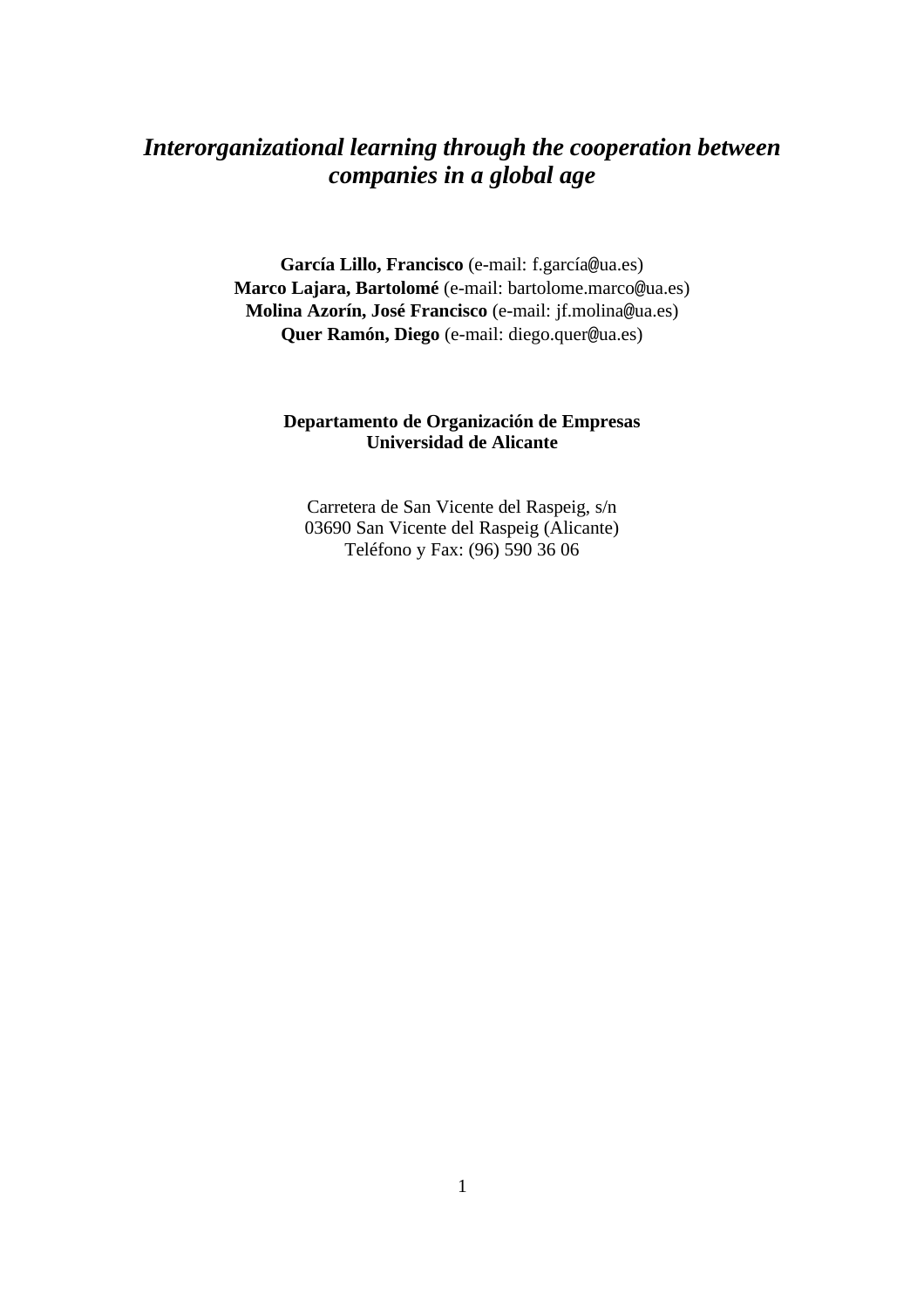#### **INTRODUCTION**

The model of the existing economy is based on three main aspects, that are clearly interrelated, and which increase competitiveness levels world-wide. These are as BUENO (1993, pages 63-64) points out: an accelerated process of market globalization, an increasing deregulation of economy and dynamics of privatization of the economic activity. In fact, in the last decade of the XXth Century we can observe a new global economic scene, characterized, according to CANALS (1997, pages 25-57), by the following general factors: the collapse of American hegemony in favour of Europe and South-eastern Asia, mainly Japan (regionalization); the technological change and the substantial modification of the supply of productive values, especially concerning chronic unemployment in many countries; the crisis of the interventionist policies of the economic public sector; the increase of the production capacity in some sectors, with an increasingly stronger rivalry in prices; the increasing importance of the service sector in the advanced economies (tertiaryzation); increasing importance of international business (both in commercial and investing fields) and the international financial instability (volatility of the exchange and interest rates).

As a result of all of these factors, companies are continually facing an increasingly higher level of competitive intensity and should therefore constantly improve their competitiveness. The aim of this paper will therefore be, once the globalization phenomenon has been studied, to point out the importance of the internal factors as being the ones that determine competitiveness, and also to emphasize how the co-operation between companies can help accumulate competencies and knowledge through interorganizational learning.

In relation to this purpose, our paper has been structured in three sections. The first one introduces the globalization concept as well as its causes, obstacles and consequences. From the point of view of the Resource-Based View of the Firm, the second one analyzes the importance of accumulating and developing competencies. Finally, in the third section we analyze the factors that promote learning between organizations, as well as the consequences which arise from this learning.

#### **GLOBALIZATION: CONCEPT, CAUSES, OBSTACLES AND CONSEQUENCES**

There is no doubt that the word "globalization" as well as other terms such as "competitiveness", has become a word of common use nowadays. In this sense, we talk alternatively about economic globalization, market globalization, competitive globalization, globalization of firm strategies, etc. Furthermore, "global" is sometimes used as a synonym of "world-wide", in contrast to "local", or to refer to the existence of interdependences between the different markets. But before analyzing the possible causes, obstacles and consequences of globalization in the entrepreneurial reality, it would be convenient to establish some previous ideas and in this way to recall what certain authors have contributed towards the present topic.

LEVITT (1983, pages 49-52), one of the classic authors, thinks that the markets are consolidated by the globalizing factors, due to the increasing tendency to homogenize needs all over the world. In respect to the offer, HILL and JONES (1996, pages 93-94) point out that, parallel to this market globalization, the world witnesses production globalization, since a large number of individual companies are dispersing parts of their productive processes to different places in the world in order to benefit from the national differences in cost and quality of the production factors. Among the authors who are trying to conceptualize global sectors and competitiveness are HOUT,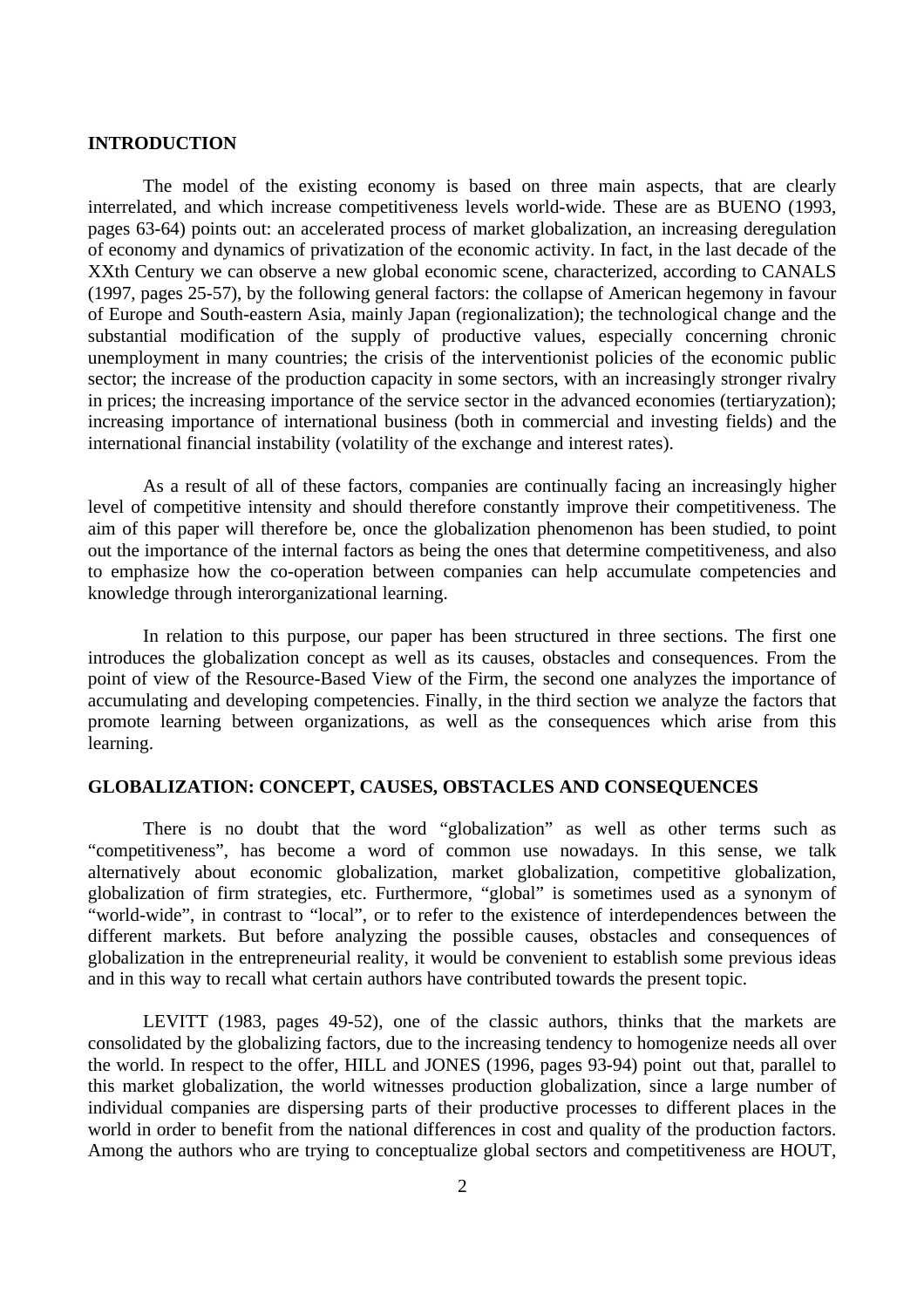PORTER and RUDDEN (1982, page 103), for whom "various country subsidiaries are highly interdependent in terms of operations and strategy" within a global industry. Therefore, it is, as PORTER (1986b, pages 18-19) points out "an industry in which a firm´s competitive position in one country is significantly affected by its position in other countries or vice versa", and where "there is some competitive advantage to integrating activities on a world-wide basis". In a similar way, SOLVELL (1988, pages 181-182) says that "global competitiveness implies ´competition covering the world´, i.e., an extreme case of international competition".

If we discuss this last aspect of globalization, the strategy, we will begin by pointing out that the complexity inherent to developing a competitive strategy in a world-wide level makes it necessary to realize which variables have to be considered for designing the said strategy. These dimensions can be reduced to two, according to JARILLO and MARTINEZ (1991, pages 135- 142): global efficiency (the search for a cost reduction by means of scale-economies, the use of economic inputs, etc.), and *local adaptation* (the need to pay attention to different local tastes, of learning something of each country, of diversifying risks, etc.). In this sense, as DURÁN and LAMOTHE (1984, page 35) point out, "the strategic direction of the multinational company has to be characterized by a process and structure of organization which co-ordinates the diversity and interdependence of their operations". According to the relative importance of each of these dimensions a different strategic approach will be adopted. If diversity is the most important factor, each country will be treated specifically; if interdependence is the most important factor, the orientation will be more global. Both of these approaches underlie some strategic typologies, which are more relevant internationally.<sup>1</sup>

Since the sixties, several contributions have been made from multiple perspectives in relation to global strategy. The first steps were taken in the field of marketing where BUZZELL'S approach (1968, pages 103-113) is especially important. He defends a multinational standardization, which means "the offering of identical product lines at identical prices through identical distribution systems, supported by identical promotional programs, in several different countries". In a similar way, LEVITT (1983, pages 50-53) discusses that due to the irrevocable homogenization of needs and wishes all over the world, companies should consider the world as a single entity; that is to say, they should sell "the same things, in the same way, everywhere".

The following approaches are some of the most interesting contributions in relation to the topic of competitive strategy on an international level. The formulation of a co-ordinated strategy for all subsidiary companies, proposed by HOUT, PROTER and RUDDEN (1982, pages 18-106); the creation of flexibility which allows the company to exploit the uncertainty concerning the future changes, claimed by KOGUT (1985, pages 27-37); Hamel and Prahalad's strategy (1986, page 85) of crossed subsidiarization; GHOSHAL's proposal (1987, pages 427-428) of using three sources of competitive advantage (national differences, economies of scale and economies of scope) to optimize three strategic objectives simultaneously (efficiency, managing of risks and innovation/learning/adaptation); the development of an equidistant point of view in relation to clients according to OHMAE (1990, pages 27-38 and 1991a, pages 13-24), the consideration of five dimensions or levels (participation in the market, supply of products, location of activities, focus on marketing and competitive actions) to develop a global strategy, exposed by YIP (1993, pages 1-26 and 1997, pages 393-398) or BARTLETT and GHOSHAL's consecutive works (1987a and b, 1988

 $\overline{a}$ 

<sup>&</sup>lt;sup>1</sup> The pionnering works of Perlmutter (1969) and Wind, Douglas and Perlmutter (1973), Porter's configurationcoordination frame (1986a and b) or Bartlett and Ghoshal's (1991) distinction between global, multinational, international and transnational strategies are the most relevant approaches in this sense.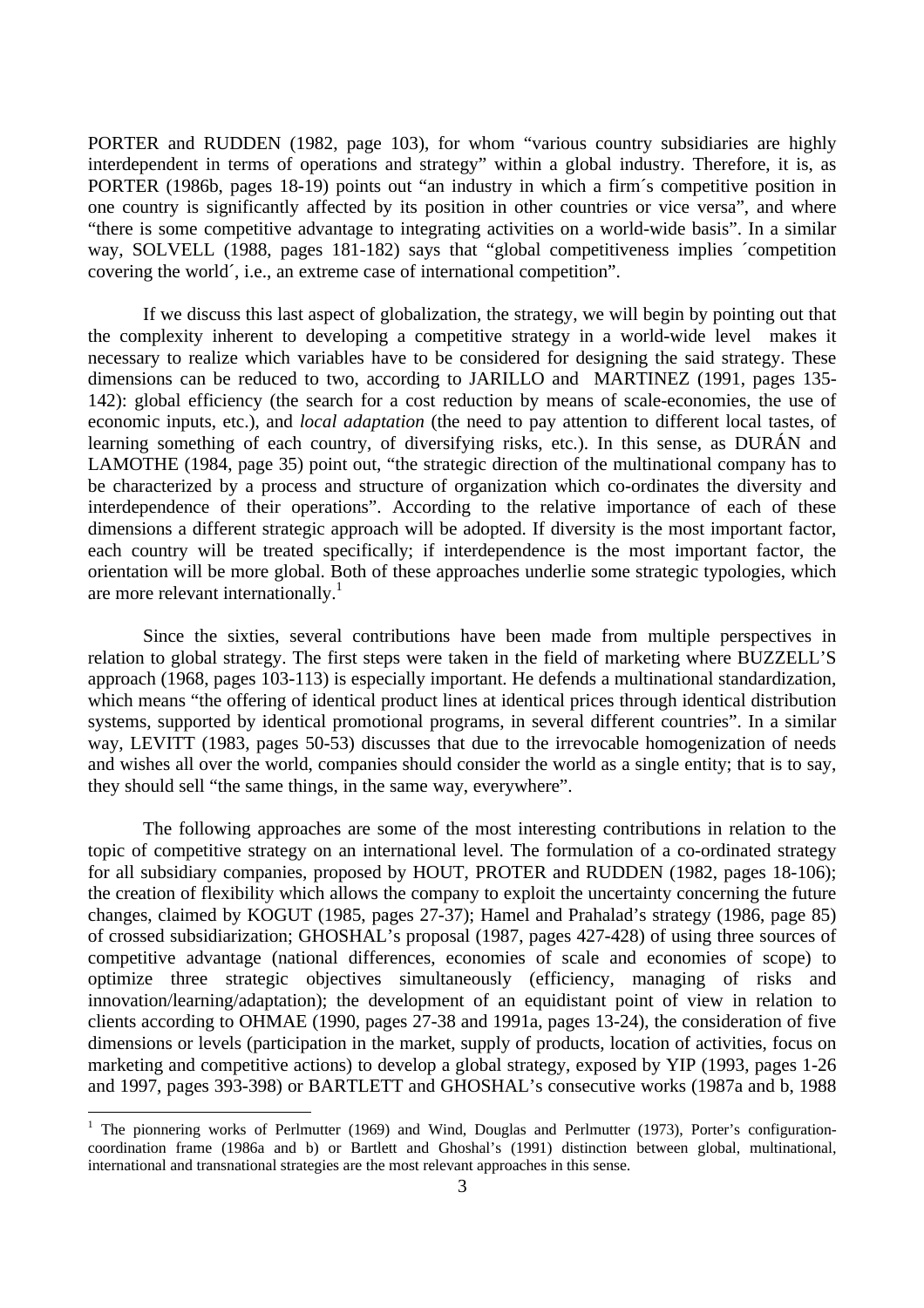and 1991) which defend a transnational strategy aiming simultaneously at global efficiency, national sensitivity and world-wide learning.

Once the three main dimensions of globalization (markets, sectors and strategies) are defined, we will consider two approaches which agglutinate and summarize many of the ideas which have already been put forward. In this way YIP (1993, page 1) points out that "an industry is global depending on the existence of connections between countries; a strategy is global depending on the degree of integration between different countries". DURÁN HERRERA (1996, page 26) says that "globalization can be understood as the unification of the markets of two or more countries in the practical aspects of commercial exchange and firm location. (...) The economy of the said countries is integrated in such a way that it can be considered as a single market".

We will now continue to analyze more deeply the phenomenon of globalization through its determining factors, the possible obstacles which can make the globalizing process difficult and the consequences generated by it.

#### **Factors which cause or motivate globalization**

In order to help to interpret the elements that can explain the phenomenon of globalization, we have considered it convenient to divide these factors into groups, as CANALS (1994, page 2) does in relation to four main categories.

#### *Technical-Economic factors*

One of the triggering factors of globalization is certainly the *technological innovation* mainly in relation with transport, communications and information transfer. Its effects can be summarized in three fields: the allowance to increase and homogenize demand on a world-wide level (LEVITT, 1983, page 49; and OHMAE, 1990, page 28); the need to act in a large scale in order to amortize the big investments (PORTER, 1986b, pages 42-43; and JARILLO, 1992, page 119); and the possibility to improve the transport and communication systems (PORTER, 1986b, page 44). A second factor to consider focusses on financial aspects and on *capital internationalisation*. Since, as CANALS (1994, pages 8-9) points out, the globalization of the financial sector and markets has accelerated since the sixties  $2$ . A new explanatory factor refers to the *international opening and economic interdependence between countries*. Certainly, as JARILLO and MARTÍNEZ (1991, page 3) say, the interrelation between economies within Europe is evident. But, on the other hand, the success of countries such as Japan, Korea or Germany has been entirely based on an intrinsically international approach of their economies. Finally, as YIP (1993, pages 48-56; and 1997, pages 399-400) and PRAHALAD and DOZ (1987, pages 19-20) point out, there can be a number of *cost pressures in the sector* which help increase its globalization, such as the existence of: scale-economies, scope or experience economies, supply needs in certain places, favourable logistics, cost differences between countries or a high cost of production development.

#### *Market factors or factors related to demand*

<sup>&</sup>lt;sup>2</sup> A clear-cut exponent of this, at least in the European context, can be found in the Euro, which will shorly replace the local currency.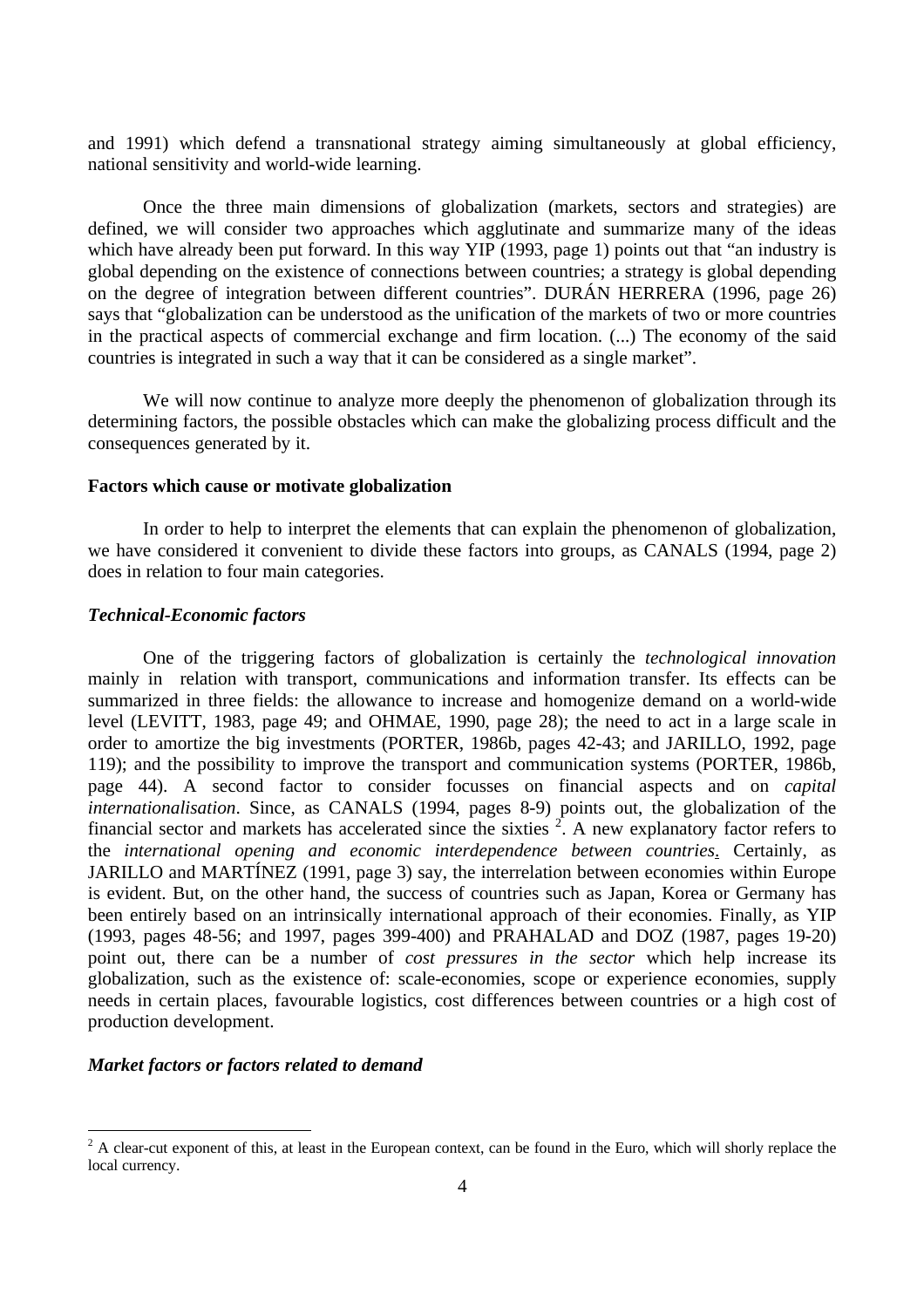First of all, the *unprecedented expansion of the international trade* since the end of the Second World War has also contributed to the market globalization, as CANALS reminds us (1994, page 10). Another factor, which is half way between the technical and market aspects, is the *reduction of the life cycle of many products* enhanced by the technological development of the last years <sup>3</sup> . Finally, in some cases globalization is improved by the existence of *certain market pressures linked to the sector*, as YIP (1993, pages 35-48) and PRAHALAD and DOZ (1987, pages 18-20) point out, for instance: the homogenization of consumption criteria, the importance of clients and of global distribution channels or the existence of a transferable marketing between countries.

#### *Political and Government factors*

 $\overline{a}$ 

The first factor to be taken into account within this field is *the process of deregulation in which the economy has been immersed* in the last years, together with the elimination of trade barriers and the economic liberalization of many important sectors. In this sense, we also find the *processes of economic integrations of large geographical areas*, such as the European Union or the agreement between Canada-USA and Mexico (NAFTA)<sup>4</sup>. Finally, we can point out the existence of *government pressures linked to the sector* which cause its globalization. According to YIP (1993, pages 56-63; and 1997, pages 400-401), this would be the case of a favourable commercial policy for a particular sector, as well as the existence of technical or marketing rules, which are compatible between countries, the presence of official competitors, and the absence of official clients or interests in this sector on behalf of the hosting government's side.

#### *Entrepreneurial factors: globalization reinforcement*

This section analyzes the influence of the company itself in the globalizing process. The *increasing tendency towards internationalisation carried out by companies*, which may have different interests, plays an important role in the aforementioned process. In a parallel way, the spatial *development of multinational companies* (companies which expand internationally by investing directly abroad and establishing subsidiary companies) is also an evident cause of globalization when connecting different geographical markets<sup>5</sup>. In third place, the operation strategy followed by a company in the international sphere can also contribute to reinforce all the process. As mentioned above, there exists an outstanding generic dilemma/difference between a multidomestic approach (whose main objective is to adapt itself to the individual characteristics of each country) and a global approach (which mainly aims at global scale efficiency by considering the world as a whole and the supply of a standardized product on a world-wide scale). It is obvious that the *follow-up of a global strategy* will contribute towards the globalizing process. Therefore, we can agree with PORTER (1986b, page 44) when he says that "the forces underlying

<sup>3</sup> According to STRATEGOR (1995, page 158), the reduction mentioned will be more perceptible in the high technological sectors and where the percentage of resources set aside for R&D is important. The so-called "technological race" is forcing many companies to look for markets which are big enough to assure the necessary competitive advantages.

<sup>&</sup>lt;sup>4</sup> As BUENO (1993, page 69) points out, subglobal or intermediate markets arise from the creation of new spaces. In these markets trade is carried out not between countries but between economic regions. The "Triad power", as it is called by OHMAE (1991b), is located in this context. It refers to the triple epicentre of the worldwide economy: USA, Europe and Japan.

<sup>&</sup>lt;sup>5</sup> The massive appearance of such companies after World War II and its consolidation as the main agent in the international trade and economic development, according to NAVAS and GUERRAS (1996, page 421), set out the irreversibility of a typical present phenomenon of the world-wide economic system: its interrelation in a world-wide scale.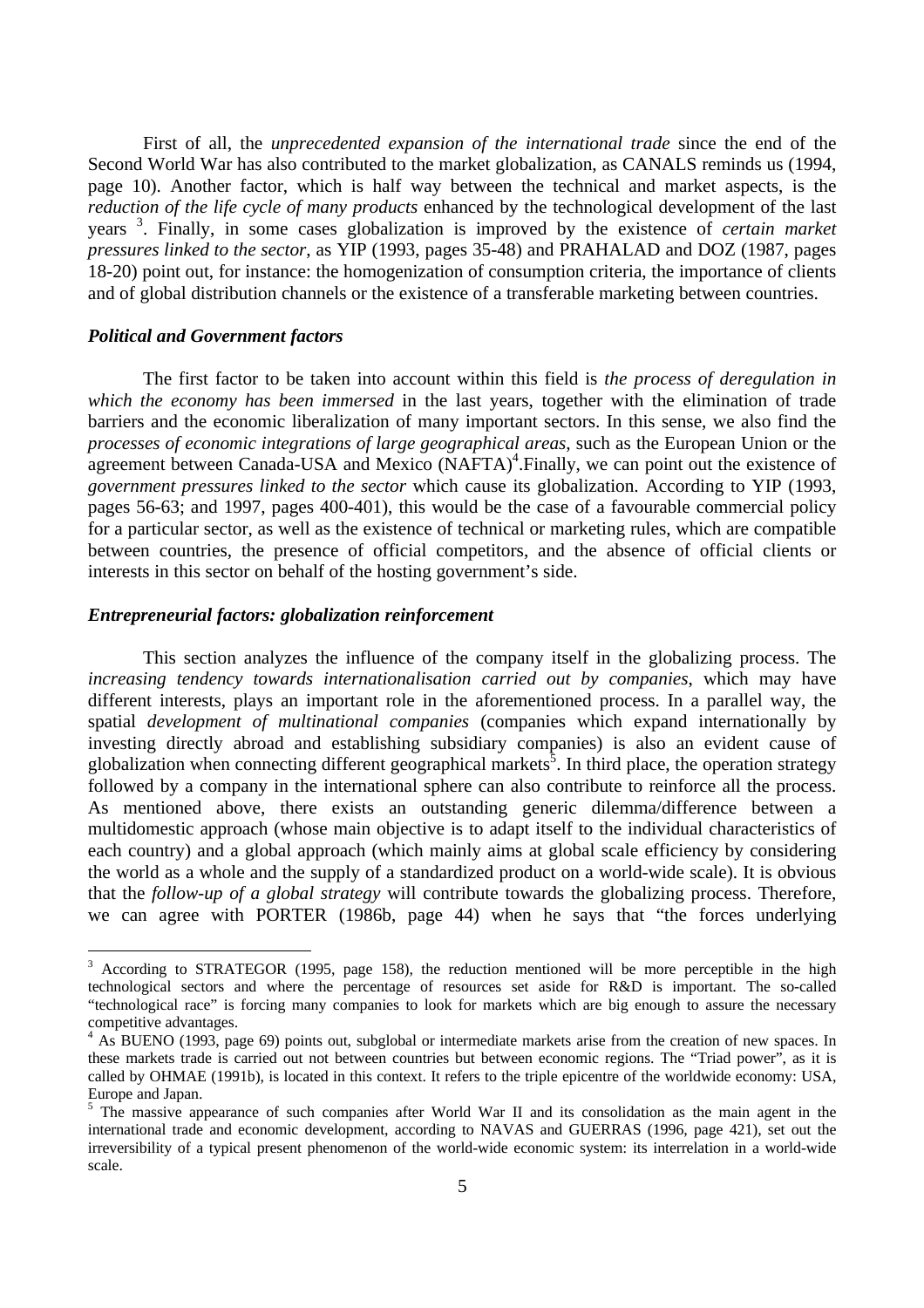globalization have been self-reinforcing. The globalization of firm´s strategies has contributed to the homogenization of buyer needs and business practices". A representation of this phenomenon is illustrated in figure 1.

#### **Figure 1.- The company reinforcing globalization**



*SOURCE: Made on the premises*

Finally, and in connection with the previous idea, the competitive actions of the companies in a sector can also influence their globalization. These *competitive pressures linked to the sector,* according to YIP (1993, pages 63-68; and 1997, page 401) and PRAHALAD and DOZ (1987, page 19) can be: either high level of imports and exports within the sector, the presence of competitors from different countries or competitors who are multinational companies and follow global strategies.

#### **Obstacles or factors which stop globalization**

The motor forces of globalization are not universally valid, but they are sometimes counteracted by opposite forces which can make the process difficult. In this sense, and following through CANALS' proposal (1991, pages 5-6 and 1994, page 5), we are going to write another classification, identical to the one aforementioned, by dividing the factors that restrain globalization into four categories.

#### *Technical-economic factors*

A first factor to be emphasized in this respect refers to the possible existence of *small scale economies or those economies that are difficult to achieve.* In fact, in certain functions, as, for instance, marketing, there can be an incapacity to benefit from these economies, due to the fact that the needs of the various national markets may be different. The technological development can even stop globalization, since *new technologies are highly variable* and make it difficult, according to CANALS (1991, page 6) , to build large-scale plants, because of the risk of becoming quickly outof-date. According to PORTER (1982, page 294), a new factor linked to costs becomes an obstacle in those sectors where *transport and storage costs* are higher than the benefits coming from scale economies derived from the centralization of their production.

#### *Market factors or factors related to demand*

As we have already stated, the *own needs of consumers from different countries* can sometimes not always represent such a high degree of convergence so as to promote globalization. In actual fact, although tastes are in a generalised process of convergence, due to cultural,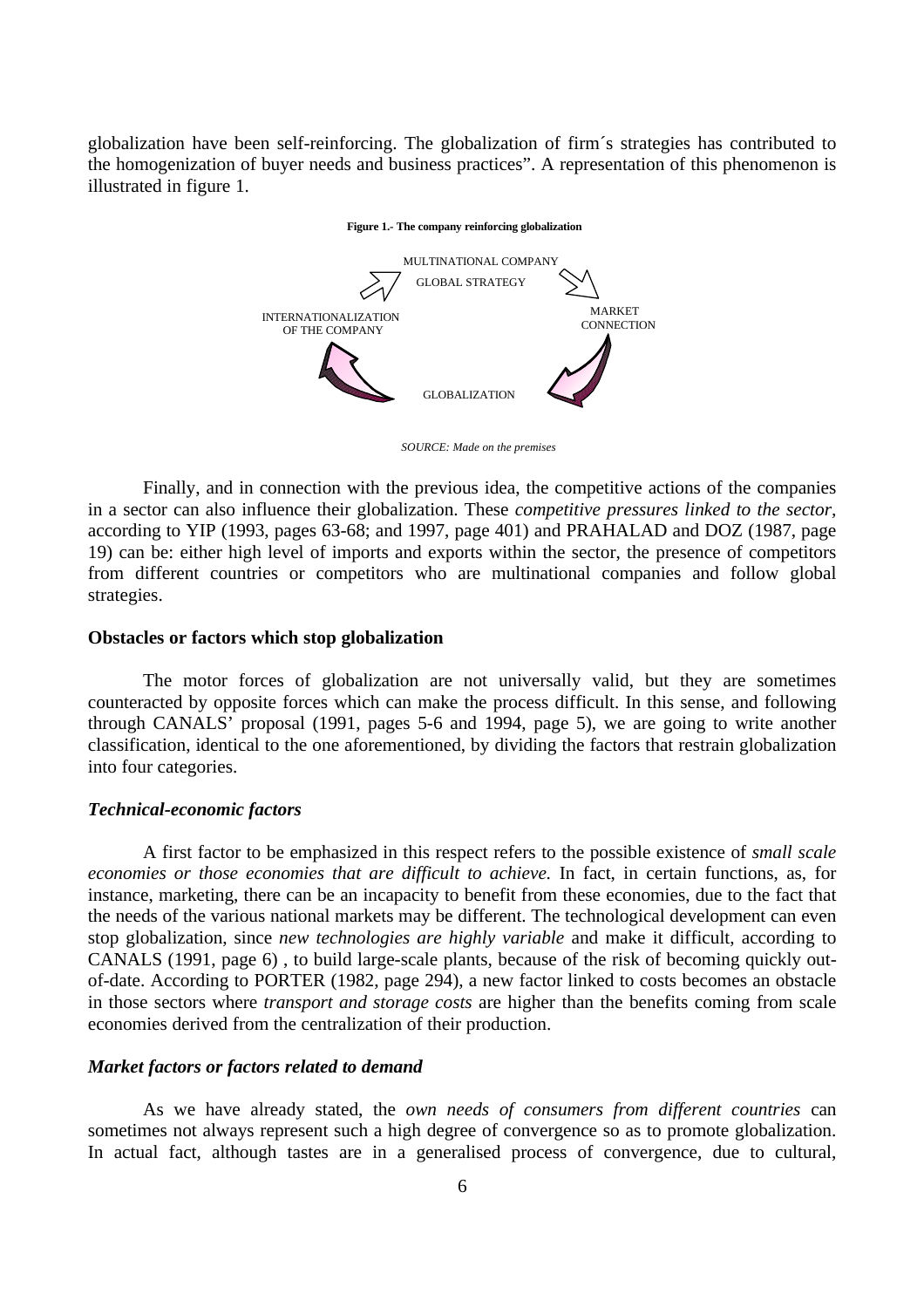economic, climatological, etc. differences, there are still changes in many areas and, according to JARILLO and MARTÍNEZ (1991, page 11), this gives a competitive advantage to local companies which are very familiar with the environment where they work. However, the development of flexible production techniques improves the simultaneous achievement of scale economies and national differentiation. A new important factor refers to the *existence of distribution channels already established*. 6 PORTER (1982, pages 295-296) adds to the former *obstacles*, *a number of new ones for the global competitiveness* in respect to certain products, such as: the delivery times; the segmentation of geographical markets; the lack of demand in a significant number of important countries, the need of different commercial tasks within each geographical location, etc.

#### *Political and government factors*

In this field, we also find balancing factors for globalization. They are a number of institutional obstacles based on *protectionism* wich aim to improve companies and local employment. In this sense, there is a wide range of obstacles which, as PORTER points out (1982, pages 297-298), run from the establishment of import quotas to the requirement of using local components on a product, as well as the establishment of tax or work treatment which are more beneficial for local companies. On the other hand, the *exchange rate variability* and the possible actions of the local governments to protect their respective currency can also become a restraint on globalization. This factor will obviously be avoided in Europe because of the Eurocurrency.

### *Entrepreneurial factors*

CANALS (1991, page 6) states that the *managerial capacities* are possibly one of the most scarce resources in order to put an internationalization strategy into practice. This factor refers to the managers' difficulty to understand the characteristics of internationalization processes and the ways of competition in an international sphere. PORTER (1982, page 298) talks about perception or resource obstacles. In the first case, he says that perceiving the opportunity of competing globally is in itself an innovation and we are likely to lack the vision necessary for this purpose. Furthermore, information, research and establishment costs may be too high for the company's possibilities. **Globalization consequences**

All the sections analyzed so far expose a number of challenges and impacts both for the economy in general and particularly for the sectors and companies involved. CANALS (1994, pages 2-5) points out four consequences. First of all, globalization generates a *higher intensity of competitive rivalry*, since it increases the presence of foreign companies in local markets, by means of export and of direct investment<sup>7</sup>. Globalization also implies a *higher complexity* in the management of companies which act in different geographical markets, with different clients and with higher political, economic and financial risks. Thirdly, governments are also affected by globalization, since they *lose discretionality* when designing their economic policy in aspects such as the balance of payments or the exchange rates. Finally, there is an enormous *social and cultural impact* shown by the availability of a wider range of goods and services, an increasing acceptance

 6 According to PORTER (1982, page 295). "when there is a large amount of clients and when the total amount of individual purchases is small, the company may need to gain access to independent distribution channels, already established, in order to compete successfully". Moreover, the distribution channels may prefer selling national products rather than foreign ones.

 $<sup>7</sup>$  This makes HILL and JONES (1996, page 95) believe that "the present and potential competitors do not only exist in</sup> the domestic market of a company, but also in other national markets".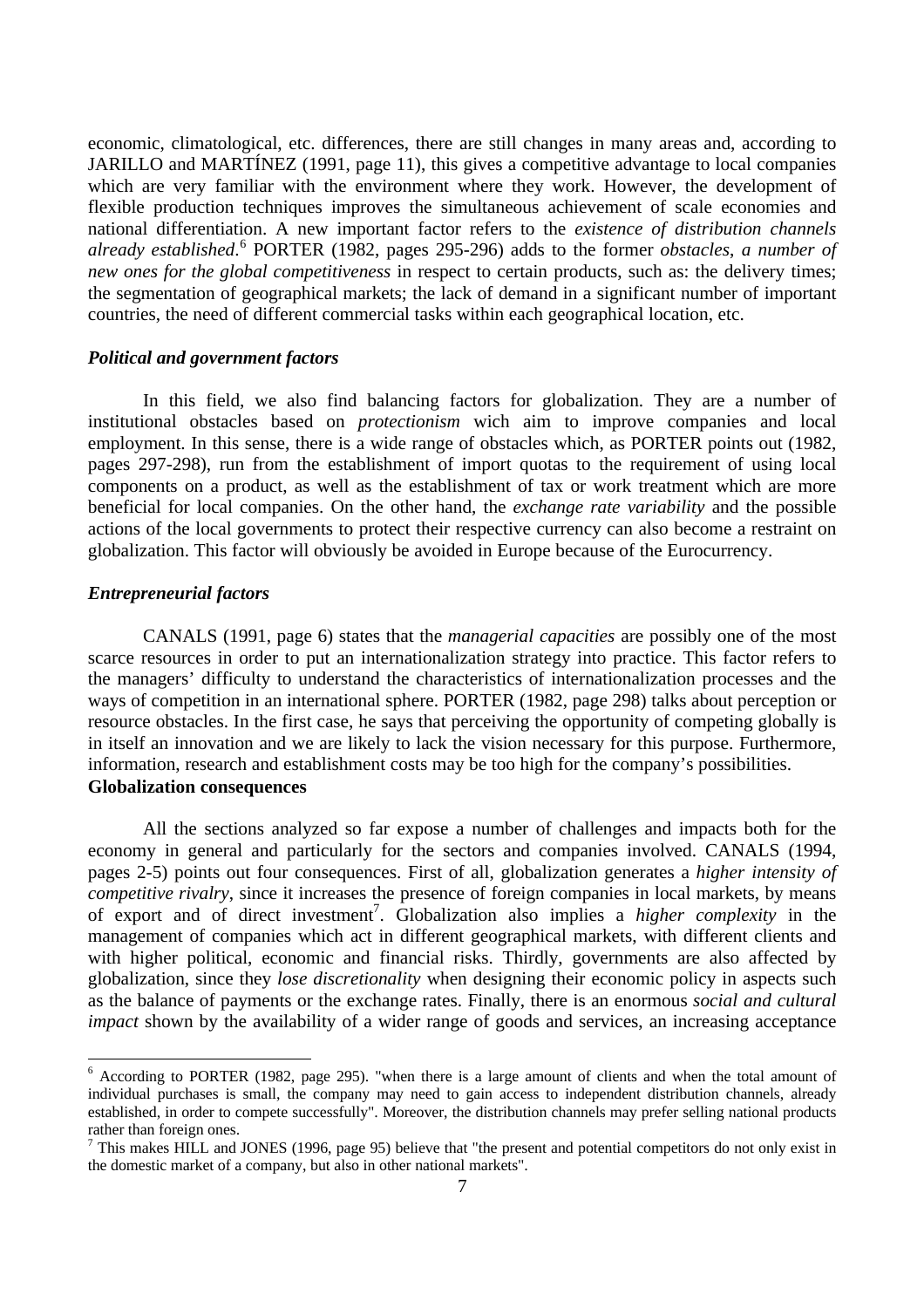of foreign initiatives, a favourable reception of foreign investment, the increasing flexibility of learning and improving what is being done in other countries, etc.

According to HILL and JONES (1996, page 96), another important aspect is that the fall of the trade barriers has caused certain national markets, which were protected before, to become more vulnerable in respect to the foreign competitiveness, however it has also changed them into *potential destination places of considerable foreign investment*; this is the case of areas such as Latin America, Eastern Europe or South-eastern Asia. JARILLO and MARTÍNEZ (1991, page 6) discuss that the internationalization process of world-wide economy, due to which what happens in one particular country, significantly affects the rest of the companies elsewhere, has just started and affects *practically all businessmen*, whether local ones or managers of multinational subsidiary companies. On the other hand, KOBRIN (1996, page 14) exposes that the progressive fall of economic borders which leads to globalization causes a clear asymmetry in respect to the *political activity*, which is still organized geographically in terms of lands and borders. This last fact has made OHMAE (1996) question the traditional role of the world-wide economy motor carried out by the nation-states, created in relation to historical, arbitrary and artificial borders. Instead, he suggests that the operative units in the present world-wide economy will be those region-states which have the adequate dimension and scale, regardless to their political borders.

As a conclusion to what has been previously stated about globalization, we will examine the following three interesting proposals exposed by PERLMUTTER (1996, page 12), since they illustrate the nature of the world-wide tendency towards the emergence of what he calls a "global civilization". In the first place, the motor forces which increase the emergence of a global civilization are more powerful than those which impede it. However there are many paradoxes, since in certain countries, such as Asia, Africa and Latin America, a westernization of tastes and a reaffirmation of the ethnic, religious and cultural differences can be observed. Finally, the enormous scale of these global social changes makes it necessary to have a process of transformation of the majority of institutions and, in particular, of States and companies.

#### **INTERNAL FACTORS OF FIRM COMPETITIVENESS**

 $\overline{a}$ 

As we have already discussed, one of the consequences of the globalization phenomenon on the actions of companies is the increase of the competitive intensity that they are facing, this being the main reason why they should consider to constantly improve their competitiveness as a prime survival objective.

We can also point out, in the same way as other authors, that the firm competitiveness is influenced by a high number of variables which can be divided into three categories: country factors, industrial factors and intrapreneurial factors<sup>8</sup>. Competitiveness is certainly a complex phenomenon, since the great number of factors on which it depends have heterogeneous characteristics and between them there are a number of interrelations which are not always easy to define. We are in the same way aware of the importance of country factors (educational level,

<sup>&</sup>lt;sup>8</sup> Some works which explain these three dimensions are those of CANALS (1991), HILL and JONES (1996), SALAS (1993) and VIEDMA (1992).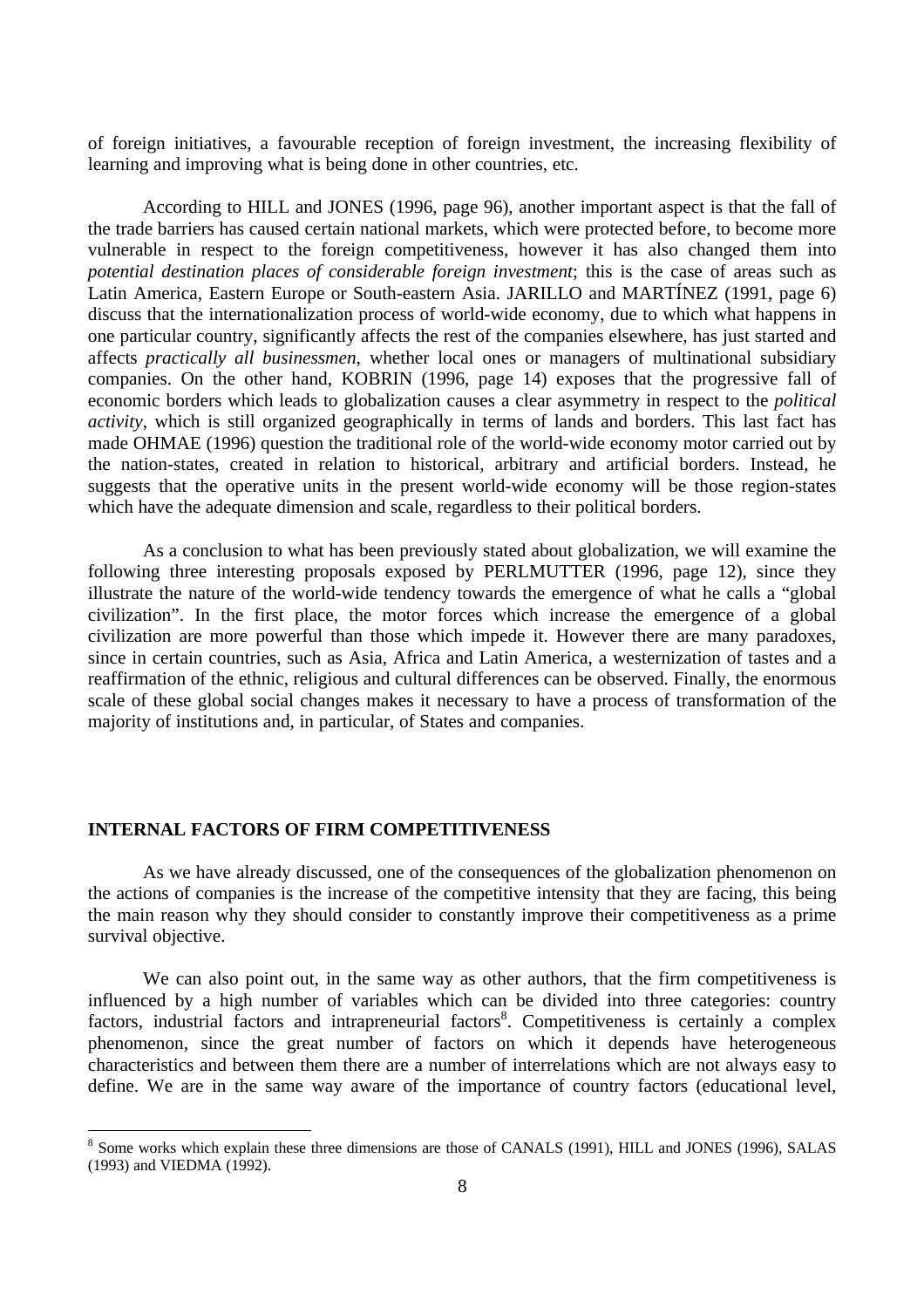technological level, infrastructures, macroeconomic variables...), especially due to the increasing internationalization of economies and of industrial factors (rivalry, fragmentation, negotiating capacity with clients and suppliers, ...). We are also conscientious of the fact that the intrapreneurial factors (strategies, resources, and company capabilities) are just as relevant or even more so than the other ones. As FERNÁNDEZ (1992, page 139) states "the capacity of a company to succeed in increasingly bigger, more open and more competitive markets depends above all on itself".

The increasing importance given to the internal factors in the explanation of company competitiveness is justified by the fact that the external factors of firm competitiveness (country and industry) do not necessarily explain the empirical evidence that within the same country and the same industrial sector different companies which are more competitive than others can co-exist. This situation can be explained when considering the internal factors of each organization. In this way, companies that have a better quantity of resources are more prepared to achieve a higher competitive success.

In the last years, there is a resurgence of a research approach, Resource-Based View of the Firm<sup>9</sup>, which considers the company as a group of resources and capacities used to achieve its purposes. In this way the essential characteristics of each company in relation to their competitors are emphasized, while trying to investigate which are the true roots of the competitive advantage. In this sense, VENTURA (1994, page 271) states that "the Resource-Based View of the Firm"<sup>10</sup> is to analyze the differential fact between companies as a starting point, and the imperfect mobility of resources as sources of supported and appropriable incomes by the companies". The importance of this theory derives from its interest in understanding in depth how companies work internally and it tries to solve the considered "black box" of the Microeconomic Theory and analyze the basis, the creation and the maintaining of the competitive advantage. This is BUENO's opinion (1996, page 191) when he states that "the concept and the theoretical approach about the competitive advantage is essential in order to understand the concept of the strategic direction, but also this advantage would not have a positive support, if the present theories about resources and company capacities had not been developed in the last few years".

The establishment of the relationship between the company's internal factors and its competitive advantage can be carried out by trying to answer to the following three questions: what are the roots of the competitive advantage?; what characteristics should the internal factors have in order to create and maintain competitive advantages?; and what kind of resources best fulfil the function of creating and maintaining competitive advantages?.

<sup>&</sup>lt;sup>9</sup> This theory has important antecedents, amongst which we can point out SELZNICK (1957), PENROSE (1962) and all other works which refer to the classic ideas of strength and weakness in relation to the internal strategic analysis. Some approaches which highlight this theory are the following: WERNERFELT (1984), AAKER (1989), BARNEY (1991), GRANT (1991), PRAHALAD and HAMEL(1991), MAHONEY and PANDIAN (1992), PETERAF (1993), AMIT and SCHOEMAKER (1993).

<sup>&</sup>lt;sup>10</sup> Its Anglo-Saxon denomination is "Resource-Based View of the Firm" which does not make a distinction between resources and capacities. "Resource" can be understood in a wide sense as any kind of means which can be used to achieve what one needs. In this sense, the capacities of a company are also available resources. BARNEY (1991, page 101) includes in the term "resource" all the assets, capacities, organizational processes, information, knowledge, etc., controlled by a company, which enables it to conceive and to put into practice strategies which improve its efficiency and effectiveness. But it is also possible to distinguish between resources and capacities. Thus, in a strict sense, resources can be defined as the stock of available factors a company owns or controls (physical, financial, human, technological, commercial ones), whereas a capacity is the power of a group of combined and coordinated resources which can carry out a task or activity.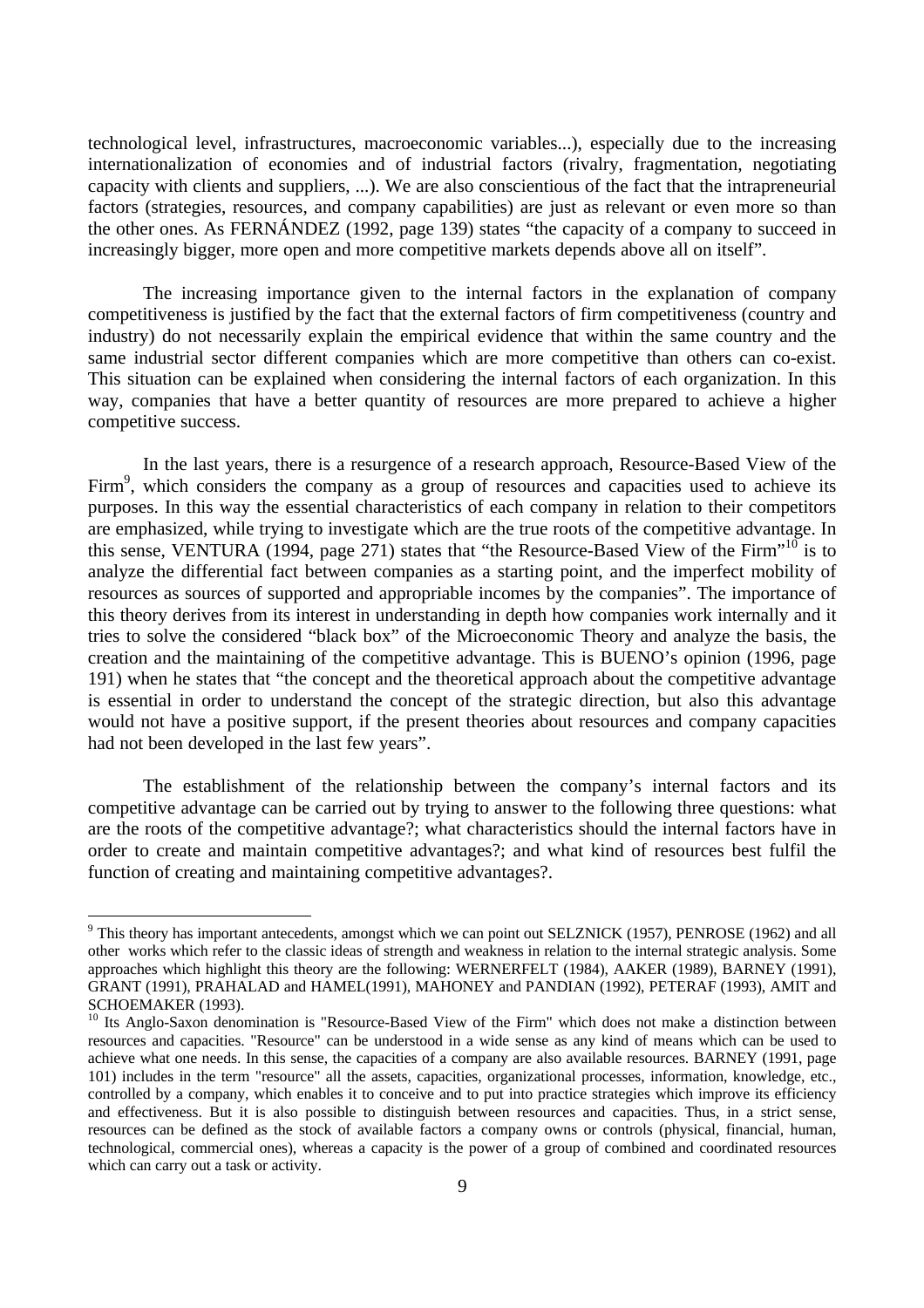The creation of a competitive advantage requires, on one hand, the existence of imperfections and opportunities in the environment (external requirement) and, on the other hand, the company's possession of resources and capacity, which enable it to satisfy these opportunities. However the existence of imperfections and external opportunities permits, but does not assure, the possibility to obtain a competitive advantage. In this sense, the company must be able, in the first place, to detect them (and in this sense, there are companies which are more sensitive to their environment), and in second place, to exploit them. In order to do this, as we have already pointed out, the company must have the necessary resources and capacities. Furthermore, we can point out that when the resources of a company are combined, the capacities enabling it to carry out certain tasks or activities are obtained,and these capacities will be distinctive, when they are carried out better than the competitors. Furthermore, they will create competitive advantages, when they are allowed to obtain products or services which satisfy the clients' needs more advantageously. Therefore, the origin of competitive advantage is mainly found within a company's internal factors. As CLAVER, GASCÓ and LLOPIS (1996, page 45) say "competitiveness is evaluated in the market but its origin comes from the organisation and management of the company".

Nevertheless, not all resources arise from sustainable competitive advantage. The qualities that the resources and the capacities must have in order to be a source of sustainable competitive advantage $^{11}$  are the following:

- *To be valuable*: In the sense that they must exploit opportunities in the competitive environment.
- *To be rare or those that are scarce:* The resources owned by a great number of competitors cannot be a source of competitive advantage, although they can be a prerequirement to compete.
- *Those which can be imperfectly imitated*: The resources which have the two previous characteristics enable a company to obtain a competitive advantage, however it is also necessary that these resources cannot be imitated by the competitors, so that this can be sustained. The imitation requires that the competitor overcomes two problems: in the first place, an information problem, since the competitor must discover which is the competitive advantage of the successful company and how it is being obtained. Here there is a new characteristic of the resources which would be the *imperfect transparency*, in the sense that there may be a causal ambiguity, so that the combination between resources controlled by the company and its sustainable competitive advantages may not be understood or it may be understood imperfectly. A competitive advantage which requires the co-ordination of a great number of different resources and capacities is more difficult to identify and understand; in second place, once the former problem has been overcome, the competitor should accumulate the required resources in order to imitate his rival. The competitor can obtain these resources in two ways: either by acquiring them in the resource markets or by means of internal investments. There are two new attributes, which appear so that those resources can maintain competitive advantage: *imperfect transferability* (the difficulty to acquire them externally) and *replicability* (the difficulty to reply to them internally). In this sense, the capacities established on highly complex organisational routines are less replicable. Moreover, the company should legally protect its own resources in order to avoid any imitations.

 $\overline{a}$ <sup>11</sup> We are basing our argument on BARNEY (1991) and GRANT (1991 and 1995).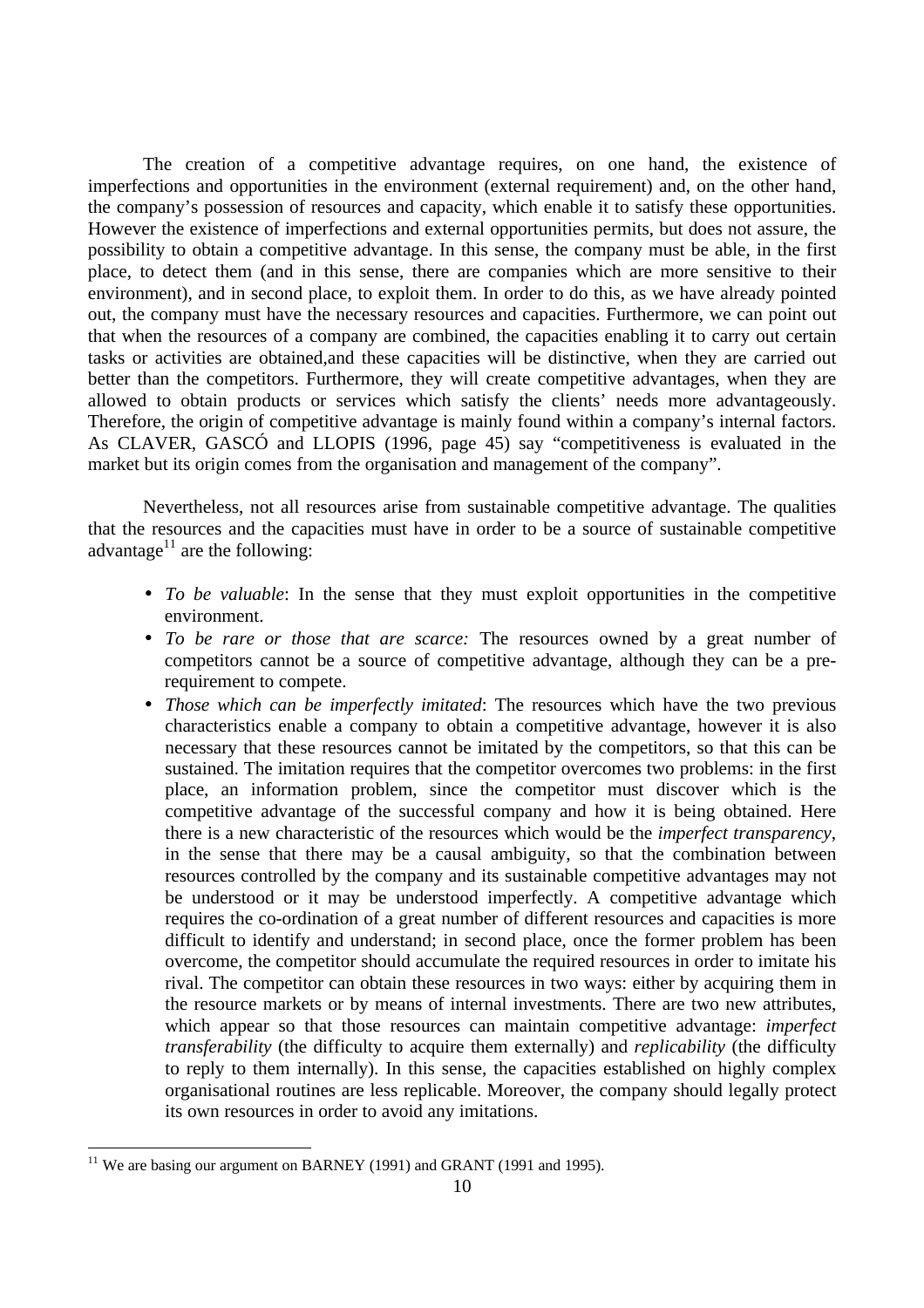Another main feature of the competitive advantage, together with its sustainability, is that the company can appropriate the incomes it generates. The property limits of the resources and the workers' negotiating power concerning the company will influence this.

In short, "the most important resources and capabilities are those which are durable, difficult to identify and understand, imperfectly transferable, not easily replicated and in which the firm possesses clear ownership and control" (GRANT, 1991, page 129).

The last question to be solved is to determine which kind of resources allow a higher sustainability of the competitive advantage. If we follow our line of argument, they will be those which have the former attributes in a higher degree. In order to answer this question, it is interesting to divide all the resources and capacities the company has into two kinds of factors: tangible and intangible ones. The tangible resources are the easiest ones to identify and value and possibly for this reason they have been paid more attention. However due to the fact that they possess these characteristics, they are the less suitable to improve the creation and the maintainance of a competitive advantage. In this way, we agree with TARRAGÓ (1994, page 7) when pointing out that the tangible or "hard" factors, that belong to the visible part of an iceberg, with which we can compare the entrepreneurial elements, are more easily transfered or imitated and for this reason, although they are still necessary, they are not sufficient to succeed. Furthermore, Tarragó points out that the intangible or "soft" factors are the less visible components. The distinctive capacities or competencies acquired throughout the time, internalised by the company and collectively matured due to repeatedly successful experiences, are those which offer more possibilities to survive. Physical and financial resources mainly make up the tangible factors. Among the intangible ones can be found the rest of the company's resources and capabilities, i.e. human capital (skills, experience, training, loyalty), technological capital (know how), commercial capital (trade mark, prestige, reputation) and organisational capital (system and management style, culture).

Furthermore, the globalization phenomenon which we have previously analysed reinforces the importance of the intangible factors. Increasing market globalization and segmentation is certainly making the scales tip towards the competitiveness through differentiation and this is based mainly on intangible factors, since it requires advanced techniques and capacities such as specialised staff with a high background, internal technical capacity, accumulated investments in marketing and an adequate organisational structure which makes it possible and easy to develop the former aspects both within the company and through the setting-up of close relationships with suppliers and clients.

However, as well as considering the important competitive value of these intangible resources in relation to the company which owns them due to the difficulty of imitation by other companies, we must also point out certain negative aspects which are mainly related to the accumulation problems of these kinds of resources. The following intangible aspects can be highlighted according to SALAS (1992, pages 236-237): the necessity of a long accumulation period; its character of being public benefit, which can create appropriablity problems (particularly in the case of the human capital); its difficult transferability, and the high degree of specificity with the consequent low residual value. One of the most important problems among these, especially due to the fact that the external environment is dynamic and fast, is the long accumulation period that these assets require.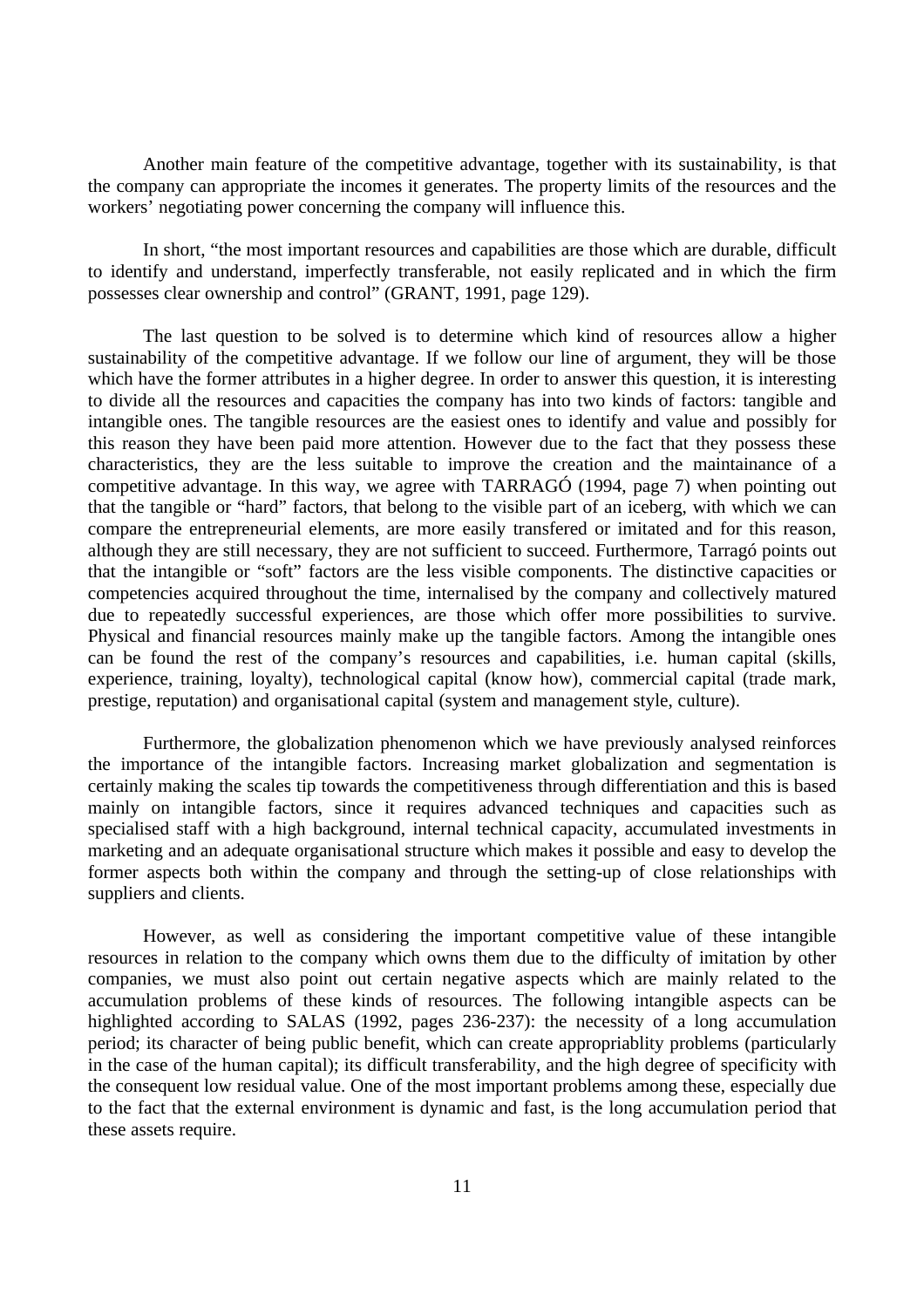In conclusion, the company, as well as trying to exploit the present opportunities with its stock of resources, must develop and accumulate new competences and knowledge enabling it to face the future successfully, becoming in this way the so-called "intelligent organisation" or the *learning organisation.*

## **TRAINING AND OBTAINING OF COMPETENCES THROUGH INTERCOMPANY COOPERATION**

As we have emphasized throughout this paper, one of the consequences of globalization is the higher intensity of competitiveness. However, companies, instead of individually facing this situation, are using intermediate organization ways or cooperation agreements. Among multiple definitions, we can highlight CANALS's (1994, page 165) who defines the strategic alliances as "agreements between companies to share resources, capacities or activities, with the purpose of mutual learning and the improvement of both companies competitive position". In this sense, we can point out that according to INGHAM (1994, page 106) the organizational learning is one of the main reasons for the establisment of cooperation agreements. In fact, in an alliance, even though it has been designed for a specific activity (production, marketing, etc.), there is always a great transfer of knowledge especially of the implicit kind which is difficult to conceal with patents and licences. As HENZLER (1993, page 267) acknowledges, "*the daily contact is the best way to acquire knowledge which cannot be learnt either manually or through long-distance observation*". KOGUT (1988, page 184) also agrees when he says that the *joint-ventures* are vehicles through which knowledge is transferred and companies learn from each other.

Although from a theoretical point of view the *management* of the *learning corporations* is the less investigated issue (VICARI et al., 1996, page 191), we are now going to try and summarize some of the most studied aspects. In this sense, there is no doubt that the formalization of a process can enable a company to learn from its partners.

A systematic analysis of the company strategic intent, in which it is analyzed which are the activities of the value chain where the company has or can get a competitive advantage, and which are the available skills and those needed to be obtained through an alliance, is essential (LEI, 1993, page 37). But, moreover, the interorganizational learning depends on a number of factors (LEVINSON and ASAHI, 1995): culture, structure, technology and the absorptiveness. In relation to these factors, some important considerations are the following:

- There are several cultural levels which can affect the interorganizational learning: national, organizational, occupational and that of small groups.
- Furthermore, in relation to learning it is essential to establish good communication channels inside the company, so that the acquired knowledge does not belong only to the people involved in the cooperation, but can be transferred to the rest of the people in the organization<sup>12</sup>. In this sense, a horizontal organization structured through multifunctional work teams, which encourages the information influx in all the company, is preferable rather than the typically vertical structure (the functional one) which makes it difficult to transfer knowledge (LEI and SLOCUM, 1992, page 95; MOSS KANTER, 1994, page 107). This is MINTZBERG's adhocratic or organic structure (1990).

 $\overline{a}$ 

 $12$  According to LYLES et al. (1996, page 88), the organizational learning depends on how much the employees spread their individual learning by means of discussion, information, and teaching to others and therefore on how much this individual learning is institutionalized in rules and organizational routines.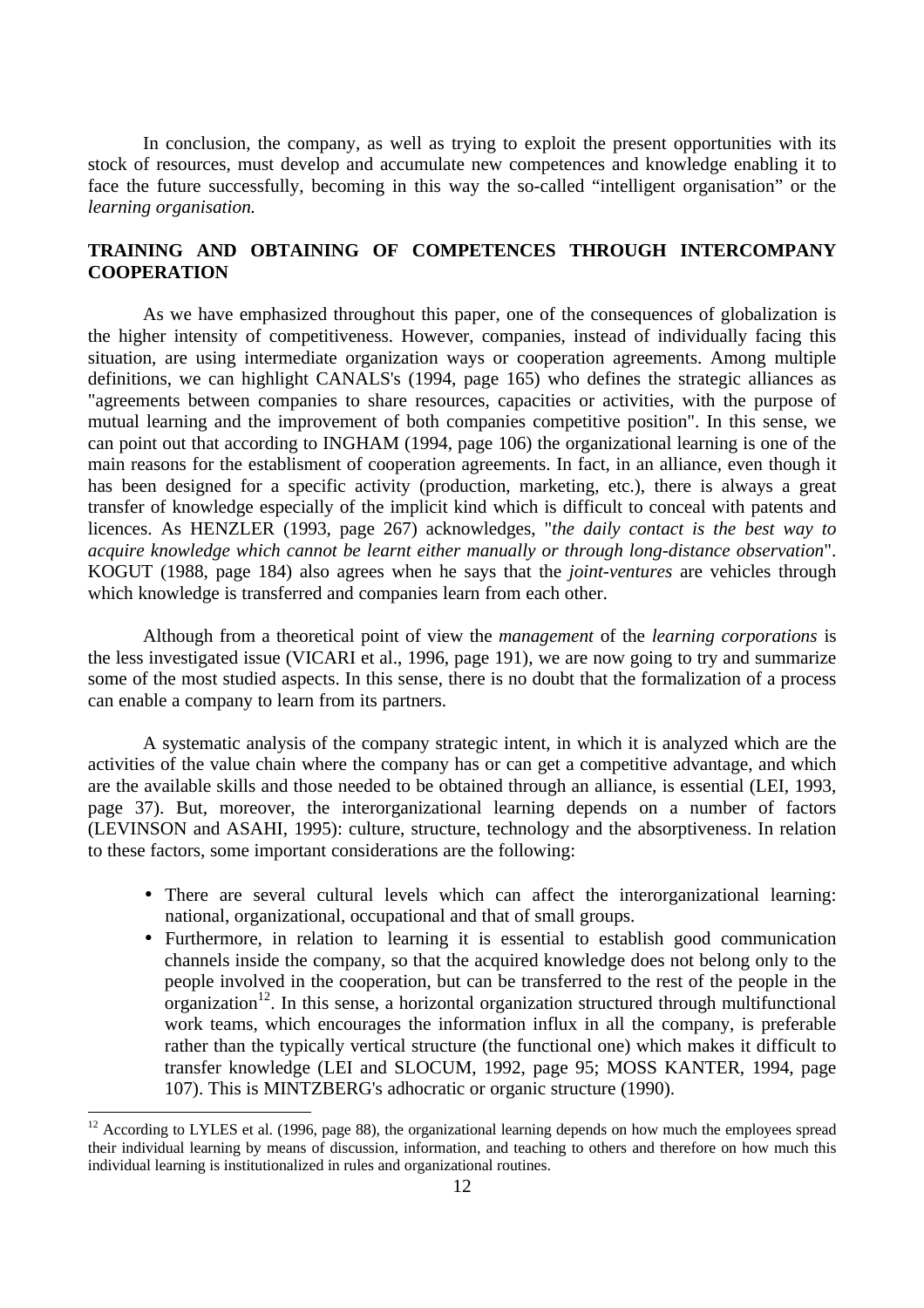- From the structural point of view in relation to the same cooperation agreement, whenever the filtering risk is limited, it is better to choose the joint management, which is the organizational form of the partners' greatest mutual exposure (BIDAULT and CUMMINGS, 1996, page 3).
- In relation to the structure, the number of organizations taking part in the cooperation agreement is also influential, in the sense that the more companies taking part, the easier it will be to identify new ideas and knowledge.
- Information technologies make it easy to communicate between organizations and, therefore, their mutual learning. However, the means of interaction used is also determining in the transfer of knowledge. In this way, it is not the same for the interaction to be carried out "face-to-face", or on the phone or by e-mail; in the first case, it is easier to observe our partners willingness to transfer all that s/he may know or if s/he hides her/his intentions (WATHNE, ROOS and KROGH, 1996, page 62).
- Perhaps the most critical function for the organizational learning is that of human resources. In other words, the main obstacles for the interorganizational learning are usually related to the human resources strategy and its intervention in the cooperation *management* and design, that is to say, with the planning of human resources, staff recruitment, training and development, assessment and rewards, and organizational design and control (PUCIK, 1988, page 83) .
- The company should maintain the managers and technicians in the strategic alliance for long term periods, in order to assure an uninterrupted learning. Cooperation certainly implies a longer permanence in their jobs, since the implicit knowledge can be transferred through experience and through a continuous interaction process between employees, so that each time they are replaced, the new staff does not have enough confidence to have an adequate contact with the partners, and therefore loses an opportunity to acquire knowledge (LEI, 1993, page 39). However, there is a certain contradiction present here, since it is also essential that the employees and the managers who take part in the alliance rotate in their posts, so that the greatest number of people possible are allowed to be exposed to the challenge every alliance represents for an organization (BIDAULT and CUMMINGS, 1996, page 3). Obviously therefore an adequate balance has to be obviously found.
- According to HAMEL (1991, page 90), what one partner can learn from another is determined by three factors: the initial *intention* of a company to consider an alliance as a way of learning, extended throughout the organization; the *transparency* or openness of the partners that the company must learn from, and the *receptiveness* or learning capacity. Each of these factors also depends in turn upon a number of aspects: the *intention* to learn is greater when the company sees its partners as future competitors, when it has few resources compared to its partners and other competitors, when it perceives the possibility of applying acquired knowledge to multiple business and activities to be high and, finally, if it believes that if the power and control of the partners in an alliance are balanced, instability is generated. On the other hand the partner companies will be less transparent, if their habits and language becomes a strong barrier, if there is a "clan spirit" between the employees , which prevents them from revealing their knowledge to the partners, if their resources are mainly their employees' tacit knowledge, and if they absorbe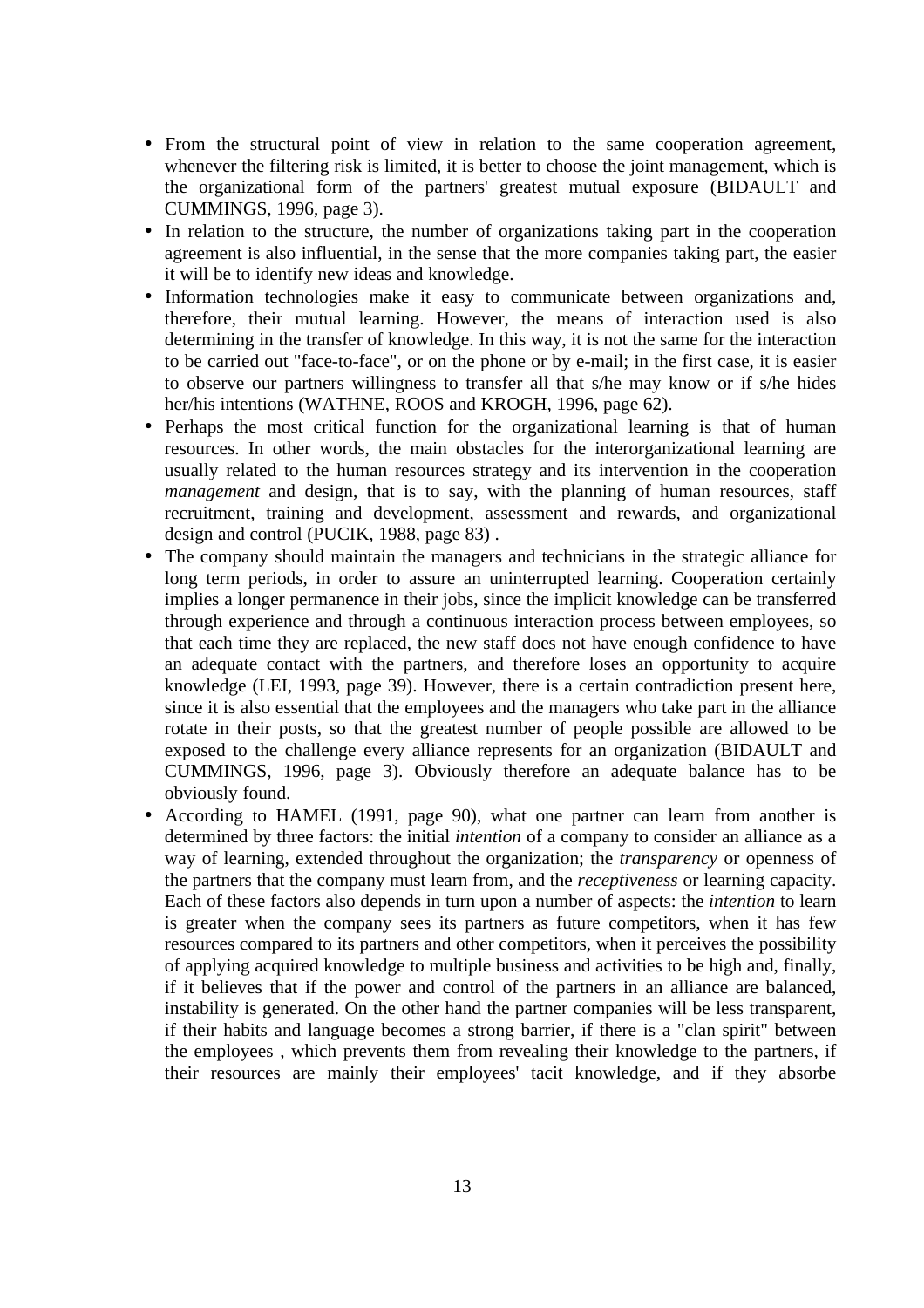knowledge at a greater speed than their partners<sup>13</sup>. Finally, an organization will be more *receptive* when the confidence in its own capacities is neither low nor high, and when it has been recently created or has few successful memories to forget, so that the *gap* between their capacities and those of their partners and competitors is small, and it is possible to integrate the acquired knowledge by each member in order to transfer it to all the people in the organization who may need it.

In relation to the factors which make it easy to generate knowledge through cooperation, other authors state the following: flexibility in the learning purposes, a high level commitment, a good atmosphere of trust between the partners, tolerance of the information redundancies, creation of a chaos sensation, and concern about long-term results (INKPEN, 1996); transparency, interaction channel, trust and previous experience in the *management*<sup>14</sup> of strategic alliances, which allows a better exploitation of the benefits derived from these (WATHNE, ROOG and KROGH, 1996).

A last factor is the stock of previous knowledge available in the company. The more previous knowledge in relation to that about to be acquired that the company may have, the easier it will be to recognize the value of the new knowledge, to assimilate it and to apply it to new uses (WATHNE KORS and KROGH, 1996, page 65). In relation to the last factor, INGHAM (1994, page 114) points out that both too large a distance as well as one too small bases of the co-operating parts between the knowledge will limit the possibilities of learning. Therefore in the first case, the motivation to learn can be high, but the capacity can be weak, whereas in the second case the knowledge similarity does not motivate the partners to learn. Therefore, a balance between the specific knowledge bases of each company is needed.

On the other hand, acquiring the partner's skills, in the sense of having access to them, is different from internalizing them<sup>15</sup>, in such a way that they can later be applied to new products, geographical markets or businesses. In this sense, LEVINSON and ASAHI (1995, page 61) identify four stages in the interorganizational learning:

- Analyzing the environment and identifying new possible knowledge to be acquired.
- Acquiring (transferring) that knowledge and interpreting it, that is to say, finding out how they can be used to improve the entrepreneurial results.
- The organization uses the acquired knowledge, by adapting its behaviour to achieve its purposes.
- Institutionalisation of the new acquired knowledge.

 $\overline{a}$ 

<sup>&</sup>lt;sup>13</sup> The transparency of a company can be understood as its desire of "laying its cards on the table", of not having "hidden agendas" and, in short, of sharing its knowledge with other companies. The more they confide in their partners, the more a company will "open up" ( WATHNE, ROOS and KROGH, 1996, page 65).

 $14$  It is not only the experience acquired in certain cooperation agreements that is important, but also that of working with a partner specifically.

<sup>&</sup>lt;sup>15</sup> According to the economic logic, the interfirm cooperation aims at gaining access to certain assets to enjoy them  $\frac{15}{15}$ during the cooperation period and to develop the activity that was the target of the agreement. However, according to the organizational logic (learning) the real purpose of cooperation is to acquire and internationalize knowledge in a definite manner, not only for its utility in the cooperation field but in every otheractivity beyond it (MENGUZZATO, 1995, page 515).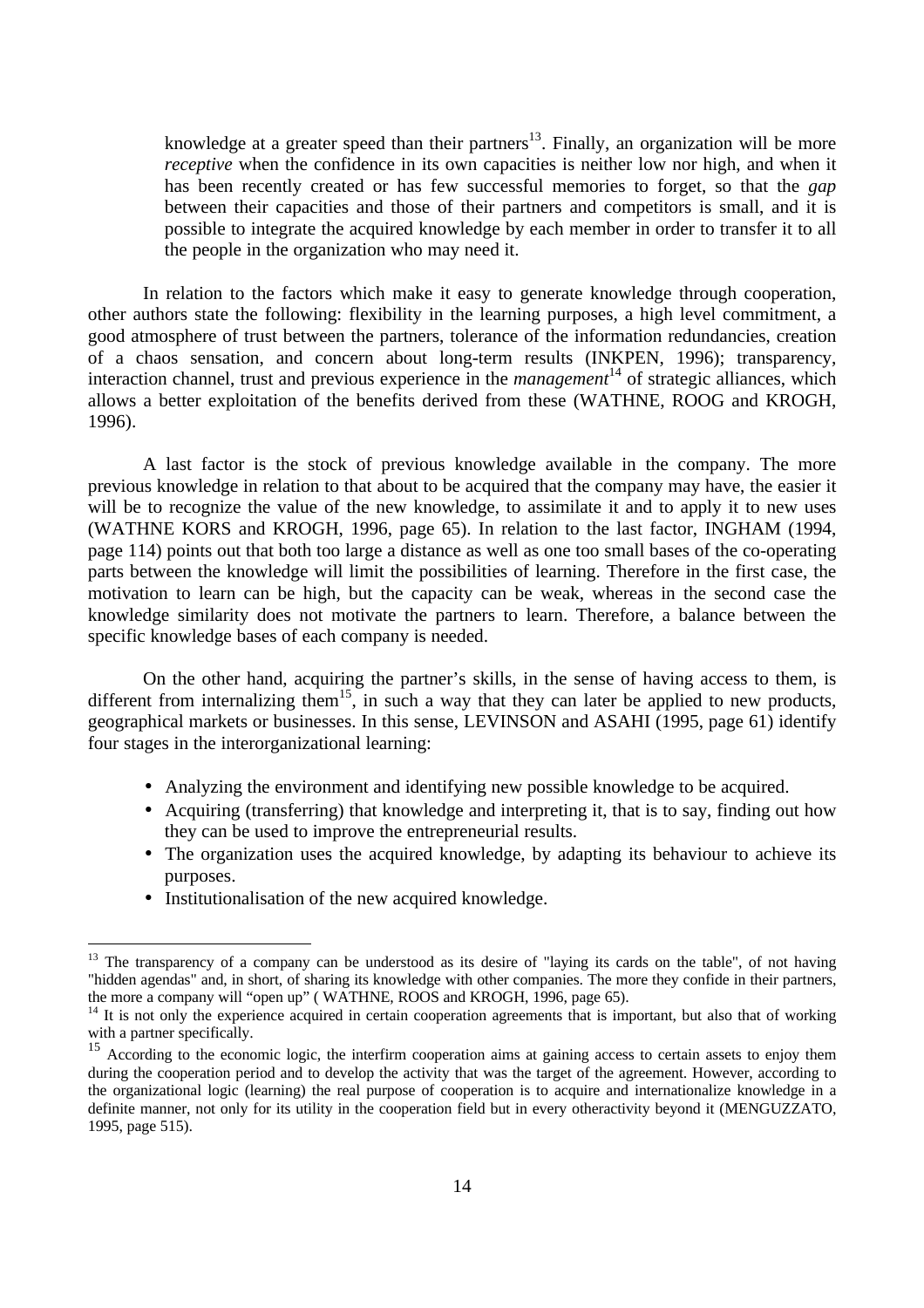Putting these ideas in a different way, it is also important to know which are the consequences of this mutual learning. Among them, we have highlighted the following:

- First of all, the strategic alliances, since, due to their important international component, they contribute to the progress of worldwide economy, as they encourage the balance of knowledge worldwide. In this sense, according to HENZLER (1993, page 268), one of the main benefits of the strategic alliances is the destruction of the "knowledge cartels".
- From a competitive point of view, a reciprocal and asymmetric learning between the partners can increase the competitive position of one of them in respect to the other and for this reason in an alliance the partners are considered to be competitors as well as collaborators (HAMEL, 1991, page 87). In this sense, according to HERMOSILLA and SOLÁ (1989, page 121), "*cooperation must be inserted in the global strategy of the company and can be used as a weapon of the company, by becoming an instrument of development of its own strategic capacity*". In conclusion, a alliance is another form of competing.
- The asymmetric learning means that one of the partners can improve his own position, both inside the market, as well as inside the alliance. Therefore the relative variation in the partners' negotiating power is related to the speed with which the partners learn from each other (PUCIK, 1988, page 80). As this author points out, "the capacity of a company to learn is the key to protect and increase its comparative advantage and to control the strategic direction of the alliance". And vice versa so that not to acquire the partners' skills means that the company can become too dependent on them and can have a very vulnerable competitive position in the market. According to HAMEL (1991, page 89), the power and the control in an alliance are determined, in a decreasing order, by the following cases: the speed in which partners can internally build new capacities, the partners' learning skills, the contribution to the alliance of idiosyncratic inputs, the functional employees' position in the alliance, the managing structure (managers who represent the company in the management of the alliance), and finally the legal structure.

Therefore, preventing an asymmetric learning between the partners or creating it in favour of the organization is an essential task for a company integrated in a strategic alliance. But should this not be achieved, another way of keeping control and power is by creating new competences and maintaining the interest of the partners (HAMEL, 1991, page 89), since otherwise, once the partners have accumulated enough knowledge, they will not have any reasons to remain in the alliance (LEI and SLOCUM, 1992, page 87). In this sense JONES and SHILL (1993, page 126) add that the resources given by each partner have a limited "life" span and so it is necessary to renew them in order to keep the alliance alive.

Finally, it is important to point out that collaboration does not always give the opportunity of completely absorbing the partner's technics. However, the simple fact of acquiring reference points, new and more accurate ones, can be extremely valuable in relation to a partner's performance. (HAMEL, DOZ and PRAHALAD, 1989, page 27).

## **CONCLUSIONS**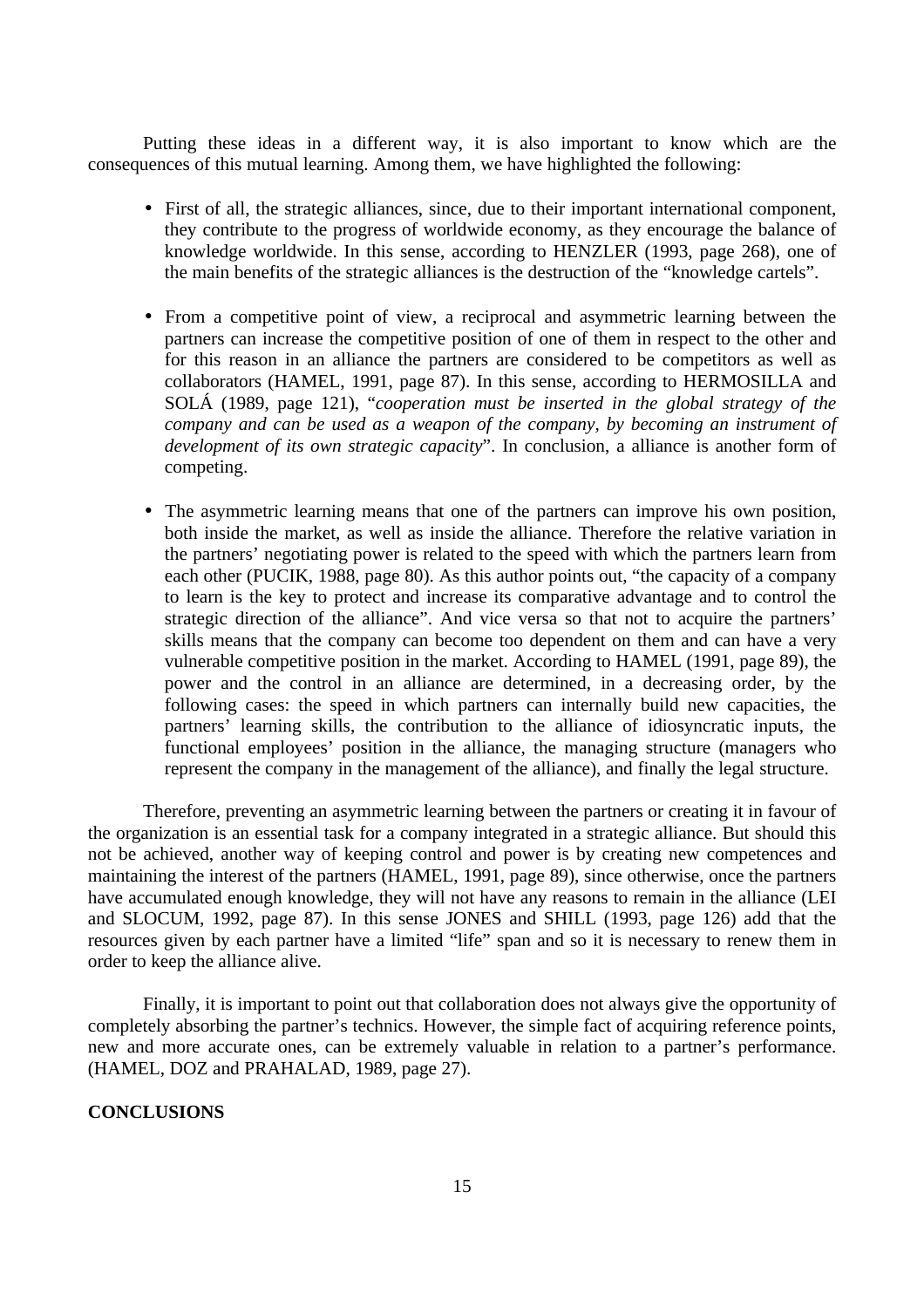The importance of the internal factors in creating and maintaining competitive advantages and therefore, in the explanation of the firm competitiveness, has made the interest and the study of the company resources and capacities reappear. In this sense, this paper has analysed first of all the importance of the present globalization process with its different dimensions for the companies competitive actions. In second place, the importance of the accumulation and development of resources, competences and knowledge through the organizational learning has been emphasized. Finally, we have focused on the analysis of cooperation between companies as a learning instrument to improve the obtaining of new capacities.

Globalization sets up a number of challenges and opportunities for companies. On the one hand, competitive threats can arise from all over the world. On the other hand, potential business opportunities appear in new countries. In view of this one solution would be the cooperation between companies in order to cope with the danger created by multinational companies which can invade the domestic market as well as to profit from internationalization opportunities. In this sense the cooperation with a foreign partner or a national one already working abroad, could provide valuable knowledge about the foreign markets making the access to them much easier and faster, as well as accelerating the process of becoming involved in internationalization.

Apart from the former advantages from an international point of view, cooperation enables us to learn a partner's competencies and knowledge (technological, managing, organizational, etc.), which reinforces the stock or resources and so improves the company competitiveness.

All of these aspects are particularly important in our entrepreneurial fabric, mainly controlled by small and medium-sized companies. In this sense the key aspects to be promoted, through the entrepreneur's training would be the understanding of knowing how to manage these agreements and the over coming of distrust in respect to the use of this strategic instrument.

### **REFERENCES**

- AAKER, D. (1989): "Managing assets and skills: the key to a sustainable competitive advantage", *California Management Review*, Winter, pages 91-106..
- AMIT, R. and SCHOEMAKER, P. (1993): "Strategic assets and organizational rent", *Strategic Management Journal*, V. 14, pages 33-46.
- BARNEY, J. (1991): "Firm resources and sustained competitive advantage", *Journal of Management*, V. 17, nº 1, pages 99-120.
- BARTLETT, C. and GHOSHAL, S. (1987a): "Managing across borders: new strategic requirements", *Sloan Management Review*, summer, pages 7-17.
- BARTLETT, C. and GHOSHAL, S. (1987b): "Managing across borders: new organizational responses", *Sloan Management Review*, fall, pages 43-53.
- BARTLETT, C. and GHOSHAL, S. (1988): "Organizing for worldwide effectiveness: the transnational solution", *California Management Review*, fall, pages 54-74.
- BARTLETT, C. and GHOSHAL, S. (1991): *La empresa sin fronteras: la solución transnacional.* Mc Graw-Hill. Madrid.
- BIDAULT, F. and CUMMINGS, T. (1996): "Los beneficios ocultos de las alianzas", *Expansión, Nuevas Ideas de Management*, nº 19, 8 de Junio, pages 2-3*.*
- BUENO, E. (1993): "La globalización de la actividad empresarial: de la internacionalización a la globalización de las actividades económicas", in SÁNCHEZ MUÑOZ, M. P. (coord.): *Los grandes retos de la economía española en los noventa*. Pirámide. Madrid, pages 62- 99.

BUENO, E. (1996): *Dirección estratégica de la empresa: metodología, técnicas y casos*, Pirámide, Madrid.

BUZZELL, R.D. (1968): "Can you satandardize multinational marketing?", *Harvard Business Review*, nov-dec., pages 102-113.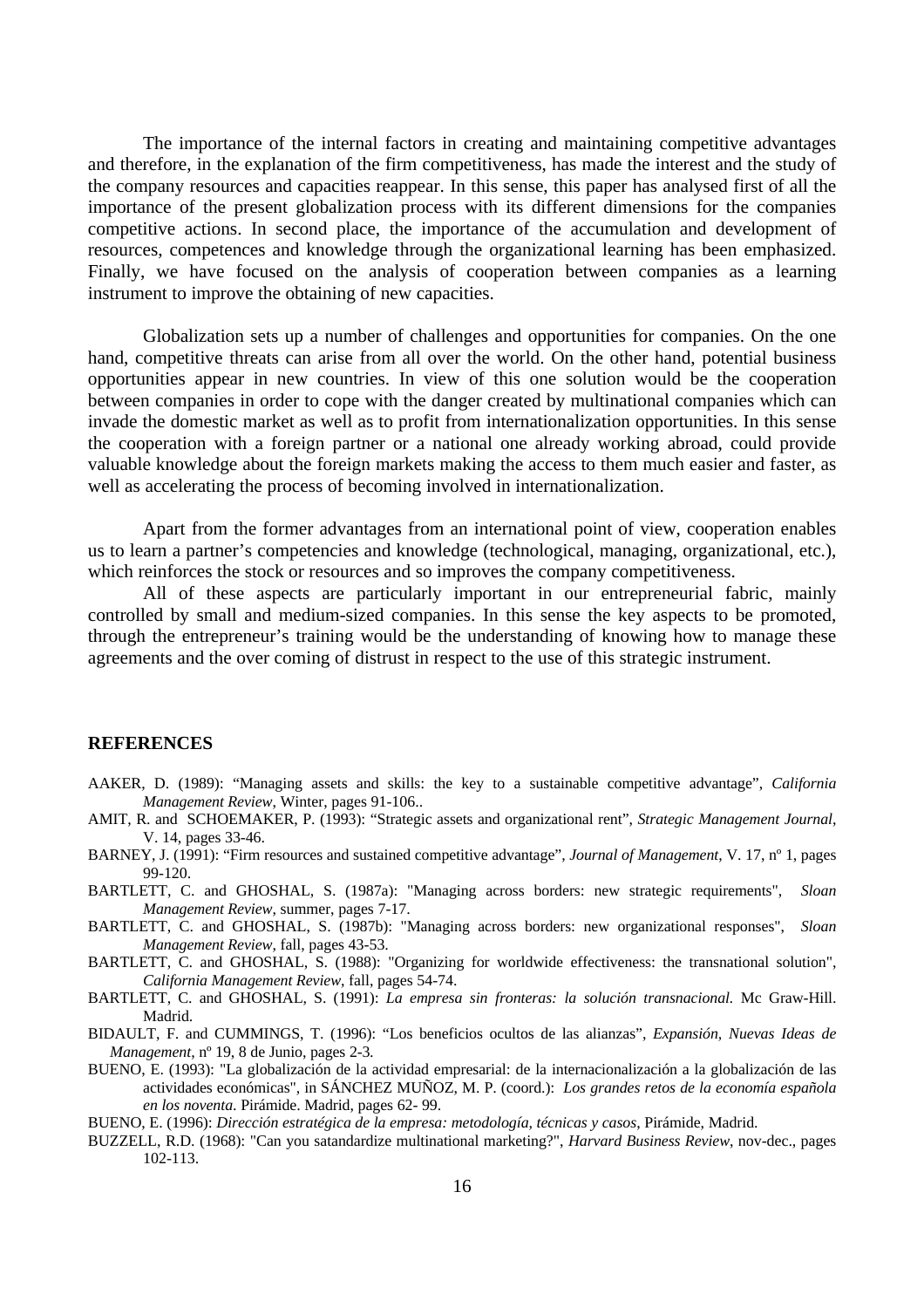CANALS, J. (1991): *Competitividad internacional y estrategia de la empresa.* Ariel. Barcelona.

CANALS, J. (1994): *La internacionalización de la empresa: cómo evaluar la penetración en mercados exteriores.* Mc Graw Hill. Madrid.

CANALS, J. (1997): *La nueva economía global*. Deusto. Barcelona.

CLAVER, E.; GASCÓ, J.L. and LLOPIS, J. (1996): *Los recursos humanos en la empresa: un enfoque directivo*, 2ª edición, Civitas, Madrid.

DURÁN HERRERA, J.J. (1996): *Multinacionales españolas I: algunos casos relevantes*. Pirámide. Madrid.

- DURÁN, J.J. and LAMOTHE, P (1984). "Consideraciones en torno a las estrategias competitivas de la empresa multinacional", *Información Comercial Española,* julio, pages 33-44.
- FERNÁNDEZ, Z. (1992): "Algunas reflexiones sobre la competitividad empresarial y sus causas", *Información Comercial Española*, nº 705, pages 139-152.
- GHOSHAL, S. (1987): "Global Strategy: an Organizing Framework", *Strategic Management Journal*, vol. 8, pages 425-440.
- GRANT, R. (1991): "The resource-based theory of competitive advantage: implications for strategy formulation", *California Management Review*, Spring, pages114-135.
- GRANT, R. (1995): *Contemporary strategy analysis: concepts, techniques, applications.* Blackwell. Cambridge.
- HAMEL, G. (1991): "Competition for competence and interpartner learning within international strategic alliances", *Strategic Management Journal*, V.12, pages 83-103.
- HAMEL, G. and PRAHALAD, C. K. (1986):"¿Tiene su empresa una estrategia de carácter mundial?", *Harvard Deusto Business Review,* 1er trimestre, pages 79-90.
- HAMEL, G.; DOZ, T.L. and PRAHALAD, C.K. (1989): "Ventajas y riesgos de colaborar con la competencia", *Harvard-Deusto Business Review*, 3<sup>er</sup> trimestre, pages 19-28.
- HENZLER, H.A. (1993): Alliances in Europe: collusion or cooperation, in BLEEKE, J. and ERNST, D. (Eds.): *Collaborating to compete. Using strategic alliances and acquisitions in the global marketplace.* McKinsey & Company. New York, pages 265-268.

HERMOSILLA, A. and SOLÁ, J. (1989): *Cooperación entre empresas.* IMPI. Madrid.

- HILL, C. and JONES, G. (1996): *Administración estratégica: un enfoque integrado.* McGraw Hill. Santafé de Bogotá.
- HOUT, T., PORTER, M.E. and RUDDEN, E. (1982): "How global companies win out", *Harvard Business Review*, sept-oct, pages 98-108.
- INGHAM, M. (1994): "L'apprentissage organisationnel dans les coopérations", *Revue Francaise de Gestion*, nº 97, Janvier-Fevrier, pages 105-121.
- INKPEN, A.C. (1996): "Creating knowledge through collaboration", *California Management Review*, V.39, nº 1, pages 123-140.
- JARILLO, J. C. (1992): *Dirección estratégica.* 2ª edición. Mc Graw-Hill. Madrid.
- JARILLO, J. C. and MARTÍNEZ, J. I. (1991): *Estrategia internacional. Más allá de la exportación.* Mc Graw-Hill. Madrid.
- JONES, K.K. and SHILL, W.E. (1993): "Japan: allying for advantage", in BLEEKE, J. and ERNST, D. (Eds.): *Collaborating to compete. Using strategic alliances and acquisitions in the global marketplace.* McKinsey & Company. New York, capítulo 8, pages 115-144.
- KOBRIN, S.J. (1996): "La globalización y las multinacionales", *Nuevas Ideas de Management,* Expansión, Cap. 19, pages 13-14.
- KOGUT, B. (1985): "Designing Global Strategies: Profiting from Operational Flexibility", *Sloan Management Review*, fall, pages 27-38.
- KOGUT, B. (1988): "A study of the life cycle of joint ventures", in CONTRACTOR, F.J. and LORANGE, P. (Eds.): *Cooperative strategies in international business.* Lexington Books. Massachusetts, pages 169-185.
- LEI, D. (1993): "Offensive and defensive uses of alliances", *Long Range Planning*, V.26, nº 4, pages 32-41.
- LEI, D. and SLOCUM, J.W.Jr. (1992): "Global strategy, competence-building and strategic alliances", *California Management Review*, fall, pages 81-97.
- LEVINSON, N. and ASAHI, M. (1995): "Cross-national alliances and interorganizational learning", *Organizational Dynamics*, autumn, V.24, nº 2, pages 50-63.
- LEVITT, T. (1983): "La globalización de los mercados", *Harvard Deusto Business Review,* 4º trimestre, pages 49- 64.
- LYLES, M.; KROGH, G. von; ROOS, J. and KLEINE, D. (1996): "The impact of individual and organizational learning on formation and management of organizational cooperation", in KROGH, G. von and ROOS, J. (Eds.): *Managing knowledge. Perspectives on cooperation and competition.* Sage Publications. London, pages 82-99.
- MAHONEY, J. and PANDIAN, J. (1992): "The resource-based view within the conversation of strategic management", *Strategic Management Journal*, V. 13, pages363-380.